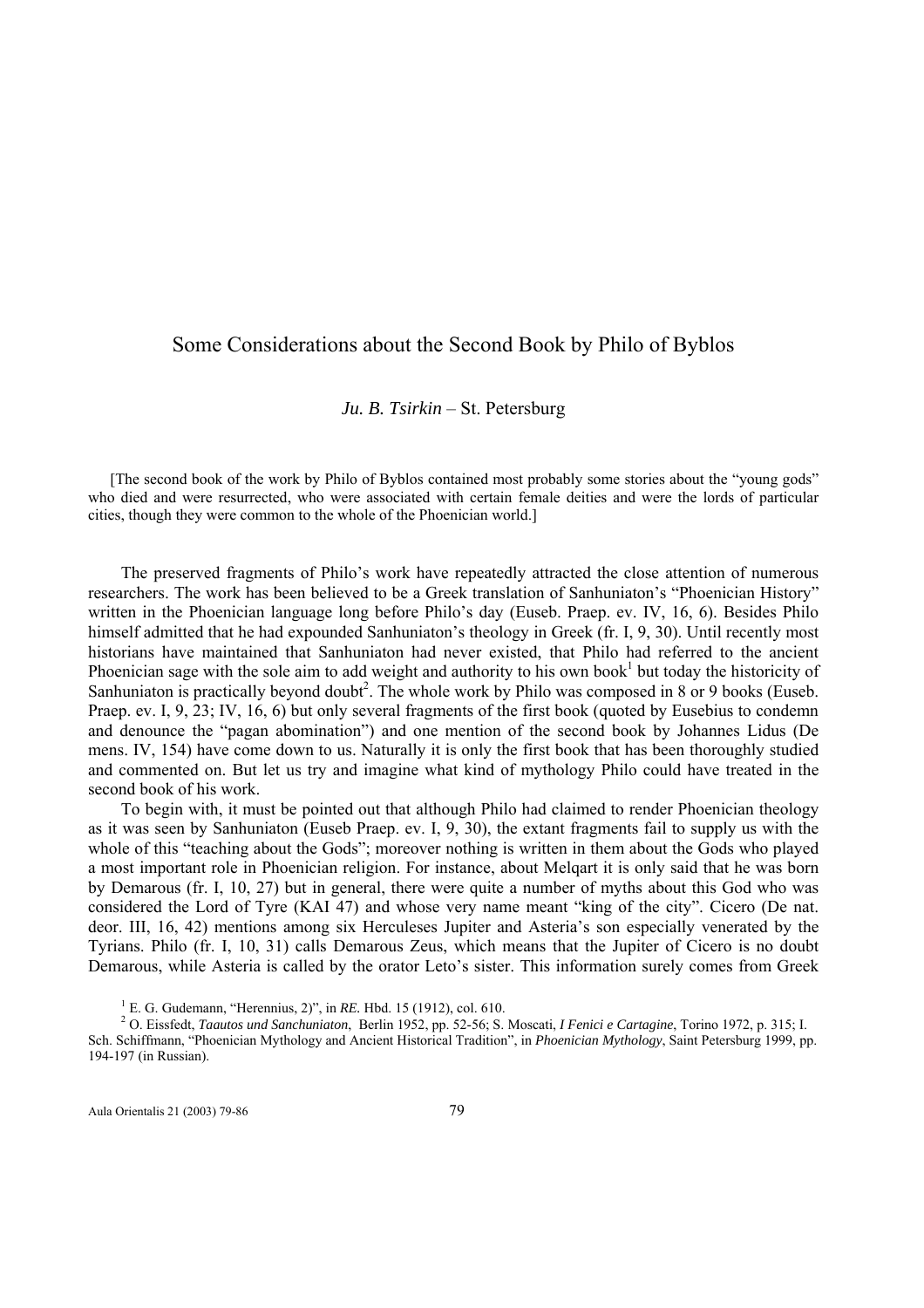mythology where Asteria and Leto, mother of Apollo and Artemis, were daughters of the Titans Coios and Phoiba (Hes. Theog. 404-410). But in the Hellenistic times, if not even earlier, Asteria was understood as a Graecised form of the name Astarte<sup>3</sup>. At Tyre an interesting bas-relief of the Roman time was found; in it a woman is depicted, evidently in childbirth; underneath a fallow deer is suckling a baby and a snake is creeping towards it; also we can see here an eagle with extended wings, head downwards (that is, as if already fallen down or just falling down) and a blazing tree with a snake twining itself round  $it<sup>4</sup>$ . Achilleus Tatios (II, 14) gives an oracle allegedly received by the Byzantines and its interpretation that leaves us in no doubt as to the localisation of the oracle's operation at Tyre. In the oracle, among other things, is mentioned a sacred olive tree whose insingeable branches are being licked by an immortal flame. Nonnos (XL, 439-547) describes the founding of Tyre thus: Heracles demanded that the people should cross over to the wandering islands known as the Ambrosian Rocks, where they would see a huge olive tree ablaze with an all-devouring fire that however spared the tree itself; its trunk is entwined by a snake threateningly hissing its way up towards an eagle. The people should sacrifice the eagle to Zeus and the other immortal gods and the rocks would then cease wandering and the people would found a city. The people obeyed the hero and did as they had been told. The study of this book of the poem has shown that its main source was a local Phoenician legend<sup>5</sup>. The Ambrosian Rocks are represented on some Tyrian coins<sup>6</sup>. It follows that the Heracles of Nonnos, the divine founder of Tyre, is none other than Melqart. The scene in the bas-relief is a direct illustration of this myth. It seems possible that in the Roman times the eagle was identified with the attributes of Zeus-Jupiter, the Tyrian god's father<sup>7</sup>. So we can infer that the scene represents Astarte giving birth to Melqart.

No less than Melqart's nativity did the Tyrians and their colonists venerate his death and resurrection. Eudox of Knides (Ath. IX, 37, 392), quoting the Tyrians, writes that Heracles, son to Asteria and Zeus, was murdered in Libya by Typhon and raised from the dead by Iolaos who gave him a quail to smell. As regards the origin of the hero, the author makes it absolutely clear that he means the Tyrians' one, Melqart but not the Greek hero, Heracles, son to Zeus and Alcmene. On the some text by Eudox drew also Zenobius (Cent. V, 56) who unambiguously mentions Heracles of Tyre. We also have at our disposal a trace of the story about his death in a bon-fire and this event is localized at Tyre itself (Ps.-Clem. Recogn. 10, 24). The Tyrian king Hiram I established the holiday of Melqart's "awakening" in the month of Peritios, i. e. approximately in January<sup>8</sup>. Another version of the myth localized the death (and perhaps the awakening as well) of Melqart in Spain (Sall. Iug. 18, 3). The sepulchre of Melqart was also in the temple of Gades (Mela III, 46). Melqart's assassin was most probably the sea god  $\text{Yam}^9$ , i. e. the very same Pontos of Philo, against whom Melqart's father Demarous waged warfare (Phil. fr. I, 10, 28).

Also widespread at Tyre stories and myths about Melqart's labours and expeditions. Sallust (Iug. 18) mentions an expedition of Melqart-Hercules and his death in Spain. In greater details this expedition is described by Diodorus (IV, 17-18) and we can argue that the author's protagonist here is unquestionably Melgart the Phoenician, not the Greeks' Heracles<sup>10</sup>. Silius Italicus (III,  $32-44$ ) describes the decorations on

3 O. Gruppe, *Griechische Mythologie und Religionsgeschichte*, München 1906, p. 243; W. W. Baudissin, *Adonis und Esmun*, Leipzig 1911, p. 307; E. Lipi½ski, *Dieux et déesses de l'univers phénicien et punique*,*.* Leuven 1995, p. 153. 4

 H. Seyrig, "Les grands dieux de Tyre a l'époque romaine", *Syria,* 40, 1963, pp. 23-24, tabl. II; E. Will, *De l'Euphrate au Rhin*, Beyrouth 1995, pp. 243-244, tabl. I.

<sup>5</sup> O. Eissfeldt, *Ras Schamra und Sanchunjaton*, Halle (Saale) 1939, pp. 128-151.

E. Will, *op. cit.,* pp. 245-246. 7

H. Seyrig, *op. cit.,* p. 24. 8

 R. Stieglitz, "The Phoenician-Punic Calendar", in *Actas del IV Congreso internacional de estudios fenicios y púnicos»,* Cádiz 2000, p. 691.<br><sup>9</sup> I. Sch. Schiffmann, *The Culture of Ancient Ugarit*, Moscow 1987, p. 156 (in Russian).

<sup>10</sup> M. N. Makushkin, "The Mythe of Heracles as the source on the History of North-West Sicily", in *Norcia* 2 (1978) 8-10 (in Russian).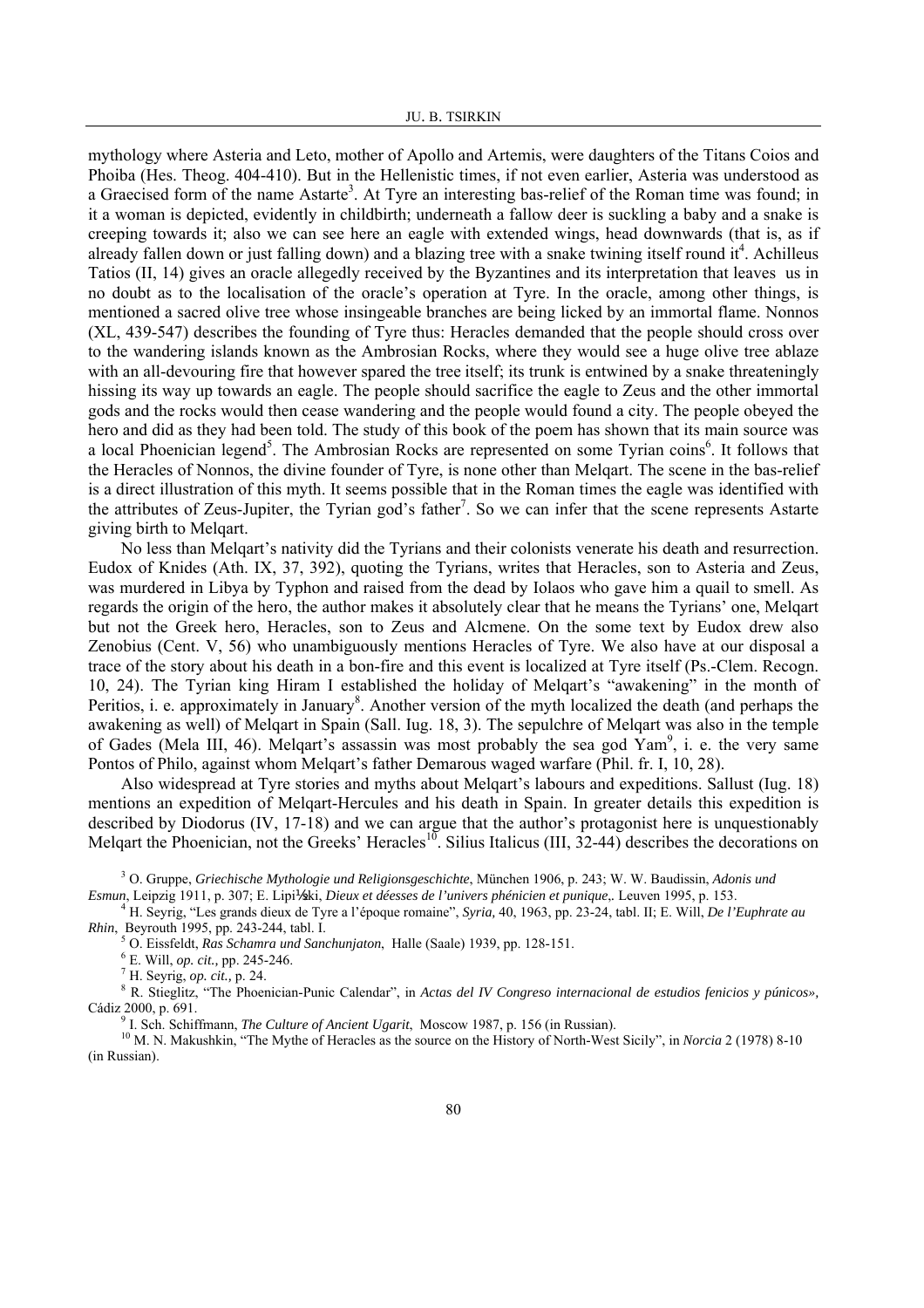the gate of the Herakleion, in other words, the temple of Melqart, at Gades. The scenes executed on the gate of the Herakleion represent the divinity's struggle against various manifestations of the evil chtonian powers –floods of water issuing from the earth, terrestrial monsters and terrifying subterranean creatures– and finally Melqart's death and resurrection plainly treated as the triumphant end of his eventful life full of labours, and passions, and battles<sup>11</sup>. To Melqart came to be attributed the founding of both Tyre (Nonn. XL, 439-547) and Gades, Tyre's colony in the extreme West (Strabo III, 5, 5). In the bilingual inscription (KAI 47) in its Greek part, the Lord of Tyre is called "arkhegetes", i. e. leader. He appears as the undeniable leader of the whole of Tyre's colonisation. He is considered to have discovered purple that played an important part in Tyre's economy (Onom. IV, 45-47). There were other stories about Melqart, too. We may even tentatively suppose that Melqart was a pivotal figure in the Tyrian mythological tradition.

A role similar to that of Melqart at Tyre must have been played by Adonis at Byblos. Strabo (XVI, 2, 18) says that Byblos was dedicated to Adonis, his grave was shown near the city12. In the Treatise "On the Syrian Goddess" (6-8) ascribed to Lucian, we can read about the holiday of Adonis at Byblos. The myths about Adonis have a paradoxical fate. The name of this is purely Semitic. When unwilling or wary of calling the god by his name, the Phoenicians used the name "Adonai". The Phoenicians of Sardinia called Melqart Adonis<sup>13</sup>. This name became an epithet of Baal too<sup>14</sup>. However, it does not preclude the existence of an independent figure in the Phoenician pantheon. The residents of Byblos must have created as many tales about their «Lord» as the Tyrians about their "King of City" but the one remnant of the Phoenician (not Greek) myth about this divinity is the information from Lucian or Pseudo-Lucian (De dea Syra 6) that his Byblos informers emphatically stressed the fact that Adonis had died in their country by a wild boar's tusks. A similar echo of this Phoenician myth may be the evidence of Pollux (Onom. IV, 76) that in the Phoenician language the gingra, a variety of the flute, is called adonic. Except for this, whatever we know about Adonis comes from Graeco-Roman sources. The Greeks had included this god into their pantheon out of mind. Adonis is first mentioned by Hesiod who considered him to be the son of Phoenix whom the Greeks regarded as the Phoenician's eponym (Apollod. III, 14, 4). Afterwards, many authors of different epochs and periods of the Greek history wrote diverse myths about him (Apollod. I, 3, 3; III, 14, 3-4; Ovid. Met. 10, 300-739; Luc. De dea Syra 6; Hig. Fab. 58; 248; 251; Schol. Hom. Il. V, 385), they differ in some details but are basically identical, which makes it possible to reconstruct the original myth.

Once there lived Myrrha (or Smyrna), the daughter of Cinyras, king of Cyprus. Her mother had sneered and jeered the goddess of love (evidently Astarte) and even boasted that her daughters were by far more beautiful than the goddess. The latter got incensed by her profanity and decided to punish the girl for her mother's blasphemy. The goddess enticed in the girl an impious passion for her father. Cinyras aware that his daughter was of marriageable age, began to invite prospective suitors but the young lady adamantly turned them all down. When he asked her what sort of husband she wished to have, she replied: the one exactly like her father. Cinyras was immensely gratified by her answer; he read in it her respect and deference for him. Myrrha, thought burning with passion was at the same time overwhelmed by the enormity of her sin. Finally the desperate girl made up her mind to hang herself but her wetnurse rescued her. On learning about the girl's immoral perverse feelings, the devoted wetnurse promised to help her appease her love hunger.

One holy day, when the women of the court had gone to glorify the goddess, Cinyras was left alone in his palace and got drink. In the night the wetnurse brought Myrrha into his bedroom saying that that girl

<sup>11</sup> Ju. B. Tsirkin, *Phoenician Culture in Spain*, Moscow 1976, pp. 66-71 (in Russian).<br><sup>12</sup> B. Soyez, *Byblos et la fete des Adonies*, Leiden 1977, pp. 21-23.<br><sup>13</sup> G. Garbini, "Nuove epigrafi fenici de Antas", in *RstFe*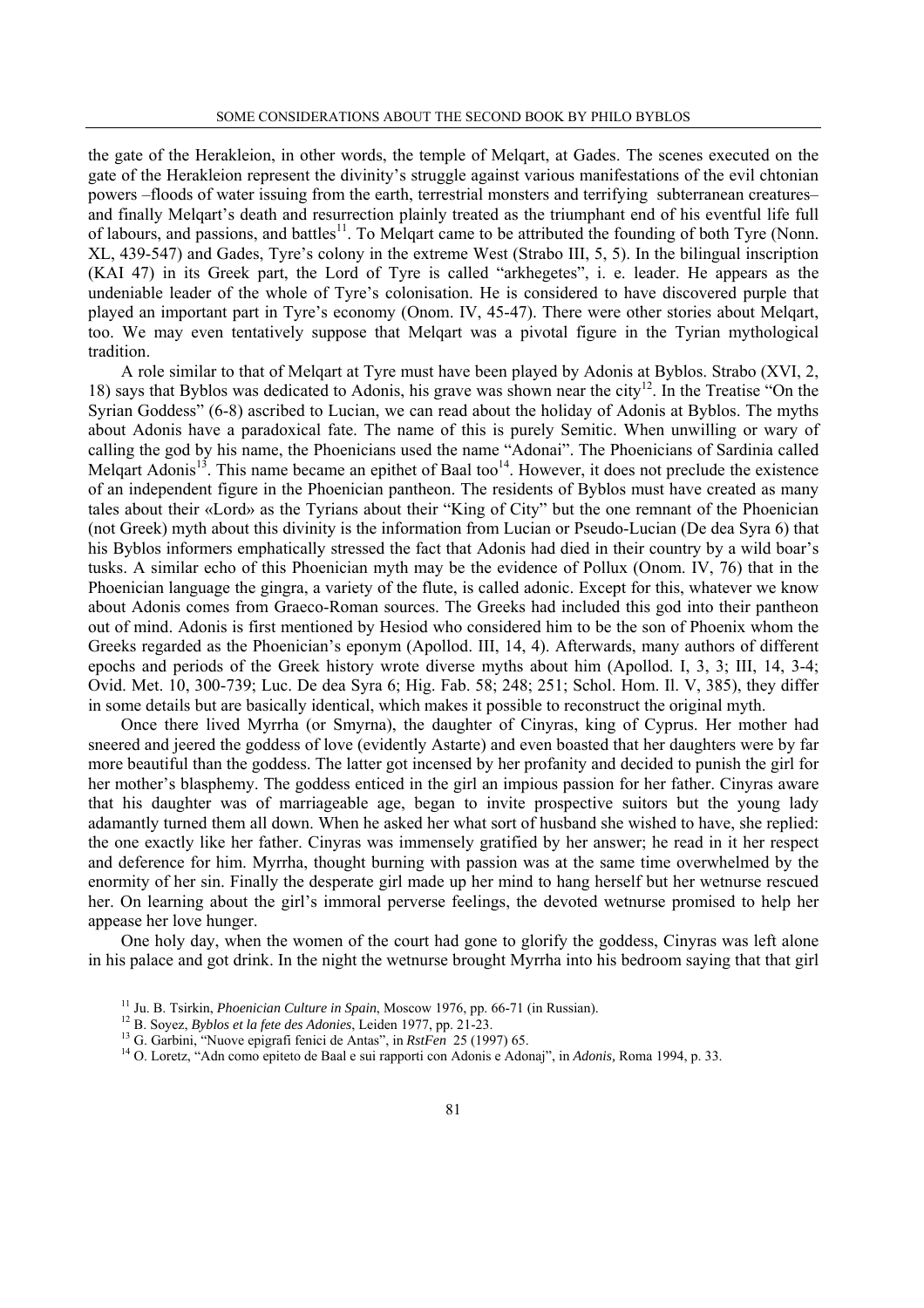so much like his daughter and of the same age, was madly in love with him. Thus Myrrha conceived by him. At dawn when he saw who was lying by his side on his couch, he was horrified and furiously ready to murder his obnoxious daughter. She had a very narrow escape and on leaving her father's palace, she long roamed the world. Exhausted by her wandering, Myrrha pleaded the gods to banish her – on account of her ignominy – from the kingdoms of both the quick and the dead. The gods consented to satisfy her entreaty. And presently Myrrha's legs were covered with earth, from her feet sprang some roots, her bones became a tree, her blood turned into its sap and her skin into its bark. So is how Myrrha became a tree but inside her trunk there was still a baby, the fruit of her pious love. After nine months the tree trunk burst open and out came the baby called Adonis. According to another version of the myth, Cinyras in nine month's did find Myrrha after all and struck her trunk with his sword out of the crack emerged the newborn Adonis.

Adonis was quick to grow and soon he become a boy of surpassing beauty. Baalat-Gebal (Aphrodite) saw him and fell in passionate love with him. She hated to part from him, she always wanted him by her side. When Adonis took to hunting, she often accompanied him but, however, she could not afford to be constantly with th youth. She implored him to take care of himself when hunting and warned him against chasing such dangerous animals as lions and wild boars. Once, when the goddess was away, Adonis went hunting and saw his hounds chase a huge wild boar out of its lair. Some peoples said that the jealous god of war turned himself a giant wild boar in order to ruin Adonis. The beautiful youth bravely met the challenge and struck the boar with his spear but the wounded beast attacked him. Adonis recollected the warnings of the goddess and took to his heels but the boar overtook him and drove its horrible tusk into his flesh. The boy dropped down dying. The goddess heard the youth's cry of agony and rushed to his rescue. She clutched his body in her arms bemoaning him, she besought him not to leave her, not to go to the other world, she begged him to wale up and give her a farewell kiss lasting as long as possible. The goddess was desperate: she was immortal and not able to follow her beloved into the underworld to enjoy his company eternally. Then she took the dead body, carried it out of the forest, placed it on the purple fabrics, rubbed some incense and poured some precious chrism upon it. The mourners laid the funeral wreaths on the body and cut their hair off as a token of grief and bereavement. To immortalise her Adonis, she grew out of his blood the beautiful flower anemone. Still she knew no peace of mind and appealed to her father and the supreme god resolved to resurrect the boy but to avoid hurting the underground queen, he decreed that part of the year Adonis should spend under ground and the other part he should live about ground, and Byblos was chosen as his earthly abode.

According to Apollodorus' version of the myth, Aphrodite (i. e. Baalat-Gebal no doubt) enraptured and charmed by the beauty of the newborn Adonis and obviously anxious for his life, put him into a casket and entrusted him to the underworld's mistress, but the latter refused to part with the youth when he grew up and both the goddesses appealed to the supreme god's judgement. The sovereign ordered to divide the year into three parts so that Adonis could live by himself over ground for a third, under ground for another third and with Aphrodite-Baalat-Gebal for the last third of the year. Adonis, though, wilfully added his part of the year to the last one so that the beautiful boy and the goddess of love lived together two thirds of the year. There are several variants of this story too. According to one of them, Adonis spends in the kingdom of death half a year, not one third, and the other half in this world. According to another variant, Adonis alive and active in the underground too and when the goddess went down to meet Adonis there, she saw him in this shape and state. Finally, there was a variant of the myth in which Adonis came back to life at his beloved goddess' will, rather than at the will of the supreme god.

In the Phoenician (not Greek) myth there must have been an episode about how Adonis invented a new variety of the flute. Adonis in general was very closely connected with music, and in his cult a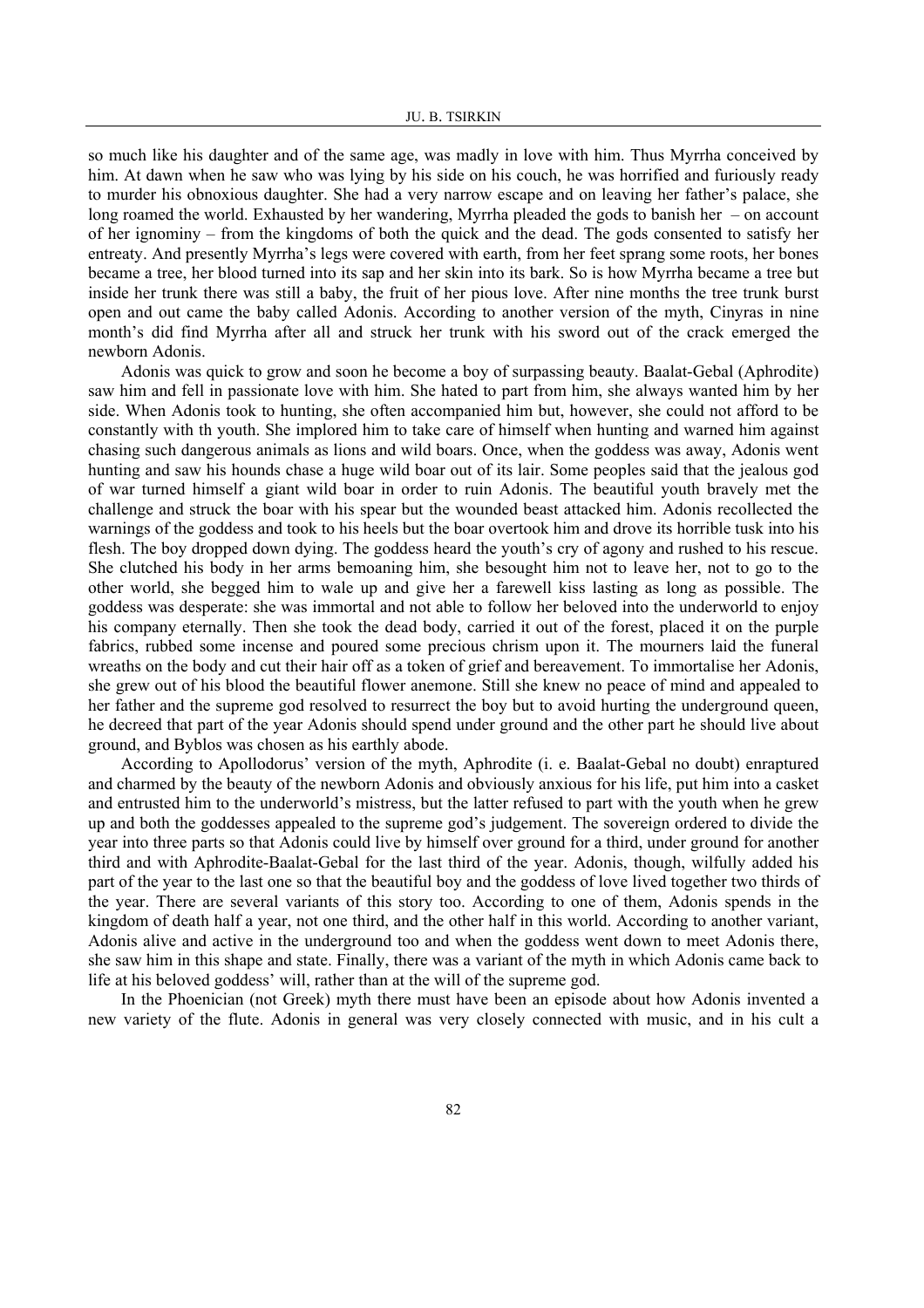threnody for the dead and later a hymn for his resurrection played a significant role<sup>15</sup>. There is an opinion that the name of Adonis' father, Cinyras, is evocative of the lyre or the cithara which in the West Semitic world was called kinnor<sup>16</sup>.

The Graeco-Roman authors when telling this myth naturally give all the personages Greek and Roman names, but it is not at all difficult to use in their stead Phoenician ones: Baalt-Gebal (in place of Aphrodite or Venus), Sheol (in place of Persephone), El (in place of Zeus), but to identify Adonis is not so easy. That it is not the god's own name is plain enough. In the scholia to Lycophron's poem «Alexandra» (831) we find that the Cypriots call Adonis Gavas and the same name is used by Lycophron himself (828- 833). The myth connected Adonis or rather his mother with Cyprus, and Pseudo-Meliton connects the young god with this island too. Could the Cyprian name of this god be an echo of his «true» name as Haddu was in Ugarit the "true" name of Baal-Sapanu.

It must be noted, though, that in the inscriptions of Byblos this god is never mentioned, the kings appeal chiefly to Baalat-Gebal. Only one time, in the early inscription of Yehimilk (KAI 4) about 950 b. C. instead of this goddess are mentioned Baal-Shamim, Baal-Gebal and the holy gods of Byblos. We may advance a supposition that the "Lord of Byblos" is name none other than the "Master" whom the Greeks understood as Adonis. But why this god disappears from later royal inscriptions of Byblos so far defies explanation. If Baal-Gebal is Adonis (very much like Baal-Sor is Melqart), then the myth and cult must have existed as early as the Xth century b. C. The above-stated connection between the myth of Adonis and Cyprus bears witness to the fact that the Greeks borrowed the myth in Cyprus. However it seems unlikely that Hesiodus was well acquainted with the myths of Cyprus. It looks more probable that he used common myths widespread in Greece in his day in their Graecized form. The poet calls the father of Adonis Phoenix and his mother Alphisibea, i. e. the character of a purely Greek myth. Consequently by the time of Hesiodus, Adonis had so firmly established himself as an integral figure of the Greek pantheon that he was given a Greek mother and people were no longer aware of his foreign origin. Therefore we may hold that the myth of Adonis had found its way to Greece as early as the Mycenaean times. The subject of the myth as such well corresponds with a traditional and common scheme whose «meat» is an attempt to escape a foretold misfortune<sup>17</sup>. This fairy-tale scheme fused with the mythical and religious notion of a dying and rising god. Such blending could not possibly be very modern, it must be traced back to very early days. All this enables us to speak about the "longevity" of the Byblos myth about Adonis.

In the remains of the first book by Philo, very little is said about Eshmun except that one of Astarte's daughter (Titanides) by Sydikos gave birth to Asklepios (fr. I, 10, 25). In the Hellenistic-Roman period (perhaps even prior to it), Asklepios-Aesculapius was identified with  $Eshmun^{18}$ . Some more information about Eshmun comes from Damascius (Vita Isid. 302). He says that Eshmun was a beautiful young hunter pestered by the goddess Astronoё with her ardent love. When the youth saw the goddess overtaking him, he cut off his genitals and died but the goddess with the assistance of young Paean brought him back to life and made him god. Damascius mentions that Eshmun was the eighth son of Sadykos (i. e. of Sydicos).

Eshmun was one of the most ancient gods whose cult was practiced not only at Ugarit but even at Ebla19. In the first millennium b. C. his cult was spread throughout the whole of the Phoenician world but especially popular Eshmun was at Sidon where his most famous temple was erected<sup>20</sup> so that he may be

<sup>15</sup> Cf.: B Servaz-Soyez, "Musique et Adonis", in *Adonis*, Roma 1984, pp. 67-68.<br><sup>16</sup> E. Will, *op. cit.*, p. 197.<br><sup>17</sup> S. Ju. Neklyudov, "On the Fatalistik Rites and Conseptions in Traditional Cultures", in *Poetics. Hi* 

<sup>18</sup> E. Lipi **1/2k**i, *op. cit.*, p. 155; E. Will, *op. cit.*, p. 207.<br><sup>19</sup> E. Lipi **1/2k**i, *op. cit.*, p. 155.<br><sup>20</sup> A. Parrot, M. Chehab, S. Moscati, *Les Phéniciens*, Paris 1975, pp. 104-107.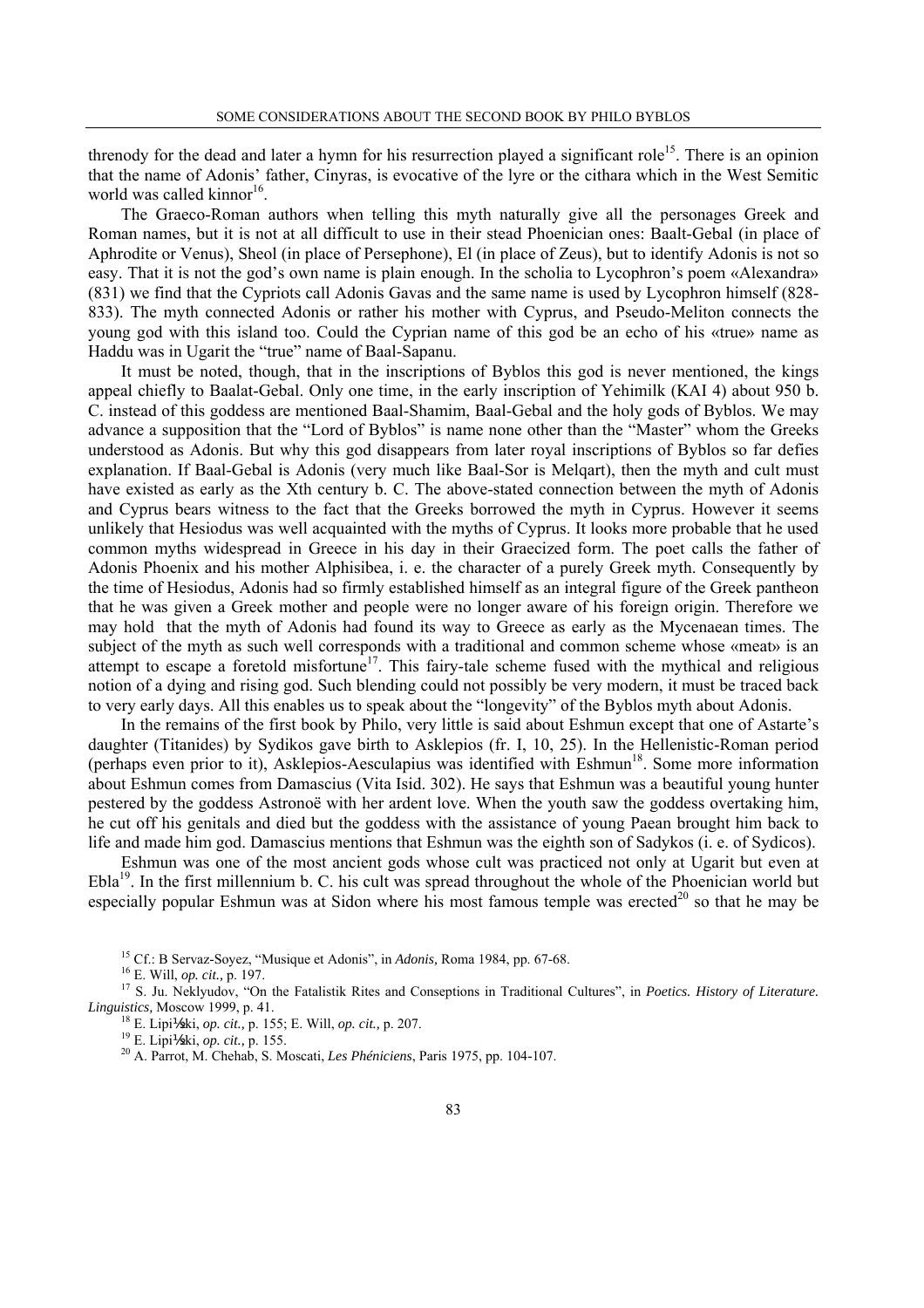understood as this city's patron<sup>21</sup>. Interestingly, Astronoë's assistant is Paean. He must be some healing god, one of several such deities in Phoenician religion; Damascius calls him by the Greek name. In Homer's epic (Il. V, 401; 899), Paean is a divine healer abiding on mount Olympus; in other passage in "The Iliad" (I, 473) Paean appears already as a joyous song in honour of Apollo. In Mycenaean Greece there was the god Paean, later identified with Apollo<sup>22</sup>. The memory of this god, vague as it may be, must have come down to the late Roman epoch which allowed Damascius to introduce his name into his narration about Eshmun's resurrection. The two aspects of this deity – healing and singing – were tightly intertwined because originally it was more likely than a magical charm, a sacred incantation used to treat gods and people. In this connection we may recall Philo's obscure phrase (fr. I, 10, 26) about the splendid singer Sidon born by the sea god, which seems to corroborate the affinity between Eshmun and the myth about his death and rising and Sidon.

Thus we have three gods whose cults and whole myths figured prominently in the Phoenician world. They were younger that the generations of the deities described by Philo in the preserved fragments of the first book and therefore we may call them "young gods". They had some characteristics in common. First, they were all dying and rising gods and so they connected the two worlds – the world of life and the world of death. Second, they are inseparable from a certain goddess. The goddess could be their mother or wife or a loving women, but in either case hers was the major role in the god's first or second nativity. Third, they were above all urban gods and so was even Eshmun whose cult, as has been stated earlier, was common outside Sidon and even the Phoenician world in general. In the images of such divinities the residents of the city saw the incarnation of everything they valued most highly<sup>23</sup>. Small wonder, such deities could perform all sorts of functions even those typical of other gods. And finally nothing – save the mention of their birth – is said about them in extant fragments by Philo. As for Adonis, it seems this privilege is denied him.

Yet it is as clear as day that the work by Sanhuniaton-Philo could not possibly have omitted such this material. It has been convincingly shown that this book has combined at least two traditions – those of Tyre and Byblos<sup>24</sup> or perhaps even more. For the time being we shall only emphasize that both Melqart at Tyre and Adonis at Byblos played too significant a role so that the ancient authors could ill afford to pass their lives and deeds in silence. Therefore we feel justified to assert that the second book by Philo could contain this information.

As has been mentioned above, the only reference to the second book of Philo's work is the phrase of Johannes Lidus specifying that it dealt with Kronos who reigned in Libya, Sicily and the western countries<sup>25</sup>. Philo calls El Kronos as he himself underlines it (fr. I, 10, 16). At the same time in Africa, Kronos and, correspondingly, Saturn is most often identified with Baal-Hammon. This is especially plainly seen at the sanctuary of Cirta where in the Greek inscriptions we find Kronos whereas in the Punic ones, mostly Baal-Hammon<sup>26</sup>. In Roman Africa, the cult of Saturn uninterruptedly continued the cult of Baal-Hammon<sup>27</sup>. So whom we identify the Kronos of Philo's second book with, El or Baal-Hammon?

<sup>&</sup>lt;sup>21</sup> Cf. E. Lipi<sup>1</sup> kki, *op. cit.*, pp. 154-168 (in Russian).<br><sup>22</sup> A. Bartonek, *Mycenae the Golden*, Moscow 1991, pp. 203-204.<br><sup>23</sup> O. Leslie, *Old Testament Religion in Its Canaanite Background*, New York-Chicago, 1936 Kronia allegedly founded by Kronos. But no doubt the information about Kronos' control over the western countries belongs to Philo.<br><sup>26</sup> A. Berrtié, R. Charlier, *Le sanctuaire punique d'El-Hofra à Constantine*, Paris 1955, *passim*.<br><sup>27</sup> M. Leglay, *Saturne Africaine*, Paris 1966, *passim*; R. Bloch, "Religion romaine et religion punique à l'ep

d'Hannibal", in *L'Italie prerromaine et la Rome republicaine. Mélanges offertes à Jacque Heurgon*, t. I, Paris 1986, pp. 37-38.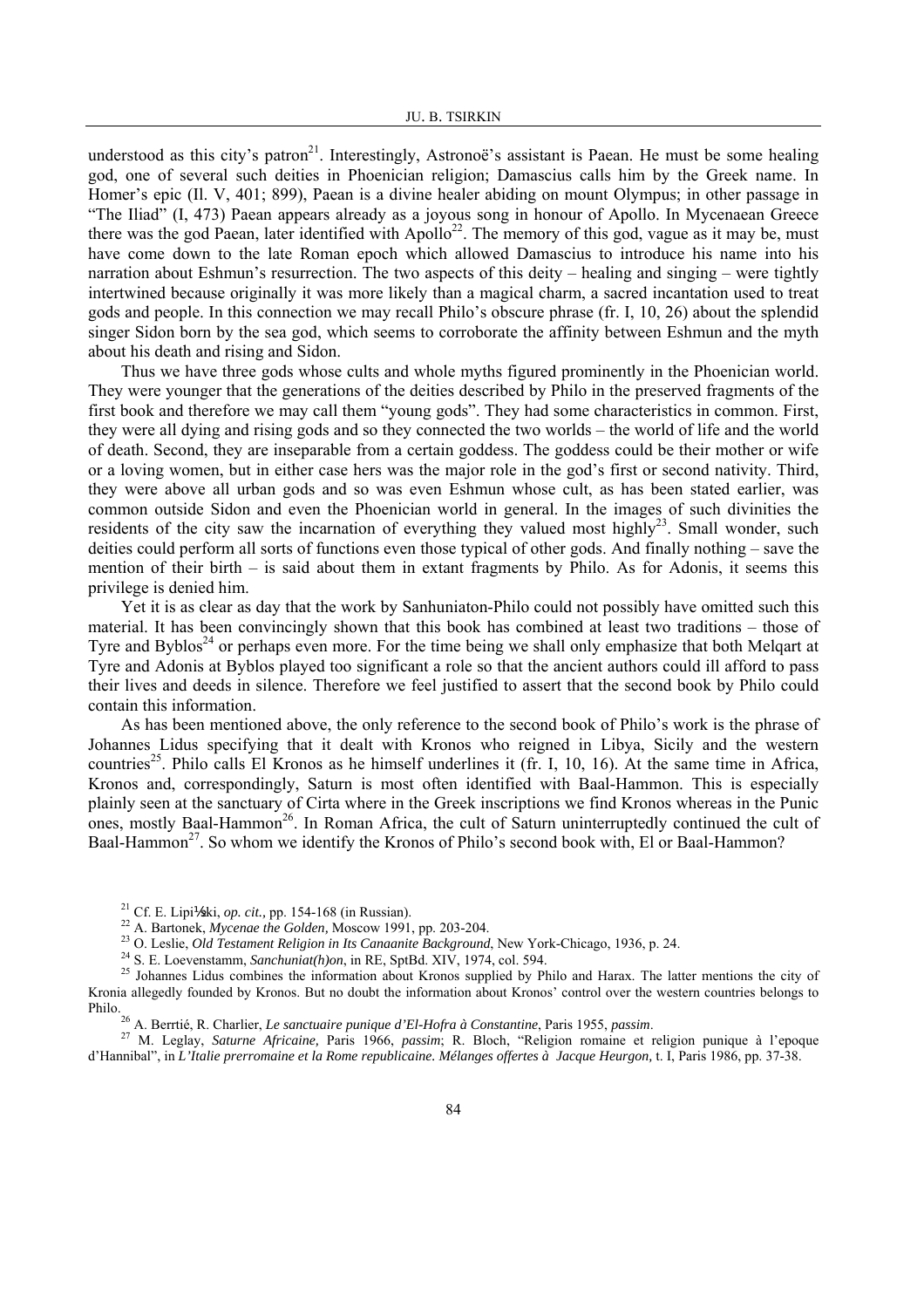It is often believed that El lost his significance in the first millennium b. C. as a result of his fusion with Baal-Hammon, with the latter playing first fiddle in the syncretic image<sup>28</sup>. But we deem it most unlikely. True, the cult of El, so remote and considerably abstract a deity, came to be less venerated than baals, people's concrete and more human rulers, but El did not disappear altogether from the Phoenician religious thought. At Samaal that was strongly affected by the Phoenicians, we find a mention of the El the Creator of the Creation in the Phoenician part of the bilingual inscription of the eight century b. C.<sup>29</sup> The cult of El persisted in Tyre's colonies in Africa<sup>30</sup>. Since the territory of Phoenicia proper is only slightly investigated in terms of archaeology it is impossible to state with any degree of certainty how far and how deeply the cult of El survived in the metropolis. But what matters is that in the western area of the Phoenician world, the control over which is ascribed to Kronos, El was still worshipped. The answer, it seems, should be sought in Philo's phrase (fr. I, 10, 26) that El-Kronos begot a son of the same name. This El the junior, seems to be none other than Baal-Hammon.

Baal-Hammon was indeed one of the major deities of the Phoenician West, including Carthage. Though this god's cult existed in the metropolis too $31$ , it enjoyed its greatest popularity and its widest spread in the Western colonies, however. Leaving alone at present scholarly disputes about the essence of his epithet Hammon, we shall just remark that the god's solar character is evident enough. For instance, before the fifth century b. C., the only decoration of the stelae in honour of Baal-Hammon at Carthage was the disc of the sun<sup>32</sup>. The similar disc is to be found on the stelae from Motya<sup>33</sup>. Of great interest is also the solar disc with the representation of a human face with big open ears meant to listen to the believers' supplications<sup>34</sup>. Sometimes Baal-Hammon is represented as a hefty bearded old man sitting on his throne, often decorated with cherubs, with a crown or tiara on his head, his right hand is raised in benediction, his left hand is holding a staff ornamented either with a pinecone or a corn ear<sup>35</sup>. On an ancient gem of the sixth or maybe even seventh century b. C., Baal-Hammon's throne is set on a ship of the Egyptian type resembling the vessel of Osiris plying the underground waters as can be deduced from the plant stems growing downwards<sup>36</sup>. To sum up, Baal-Hammon attends to the peoples and blesses them. His attributes, especially the combination of the sun's disc and corn ears, bespeak him as a solar diety and simultaneously the god of earth fertility. The corn ear could be sometimes replaced by the pinecone, the time-tested symbol of immortality and of man's fecundity alike<sup>37</sup>. His voyage over the subterranean ocean unites the underground and the overground worlds. And, finally, it must be pointed out that on the Carthage stelae Baal-Hammon is constantly accompanied by a goddess, first Astarte, later Tinnit.

Although no myths associated with Baal-Hammon are known to us so far, we may suppose that this god joined the domains of life and death, he was accompanied by a goddess and was one of the most influential and prominent patrons of Carthage and possibly of the whole of the Phoenician West, and, besides, his nativity was just mentioned by Philo in his first book. Thus it follows that Baal-Hammon possessed all the qualities of Melqart, Adonis and Eshmun. His mention in Philo's second book indicates

<sup>&</sup>lt;sup>28</sup> E. g., R. Dussaud, *Les religions des Hittites et des Hourrites, des Phéniciens et des Syriens*, Paris 1949, p. 368; A. Bertié, R. Charlier, *op. cit.*, p. 216; I. Sch. Schiffmann, *op. cit.*, pp. 260-261.

<sup>&</sup>lt;sup>29</sup> P. Magnanini, *Le iscrizioni fenicie dell'Oriente*, Roma 1973, p. 56.<br><sup>30</sup> Mh. Fantar, *Le Dieu de la mer chez les Phéniciens et les Punique*, Roma 1977, pp. 97-103; E. Lipi<sup>1</sup>⁄ski, *op. cit.*, pp. 392-393.

<sup>&</sup>lt;sup>31</sup> E. Lipi **14k**i, *op. cit.*, p. 251-256.<br><sup>32</sup> C. Charles-Picard, *Catalogue du Musée Alaoui*, Tunis 1954, pp. 20-21.<br><sup>33</sup> M. G. Guzzo Amadasi, *Le iscrizioni fenicie e puniche delle colonie in Occidente*, Roma 1967, t and  $7^{\text{th}}$  centuries B. C.", in Acta of the XIth International Congress of Classical Archaeology, London 1979, pp. 132-134.<br><sup>36</sup> L. Foucher, "La présentation de Baal-Hammon", in Archéologie vivante, 1/2 (1968/1969) 132